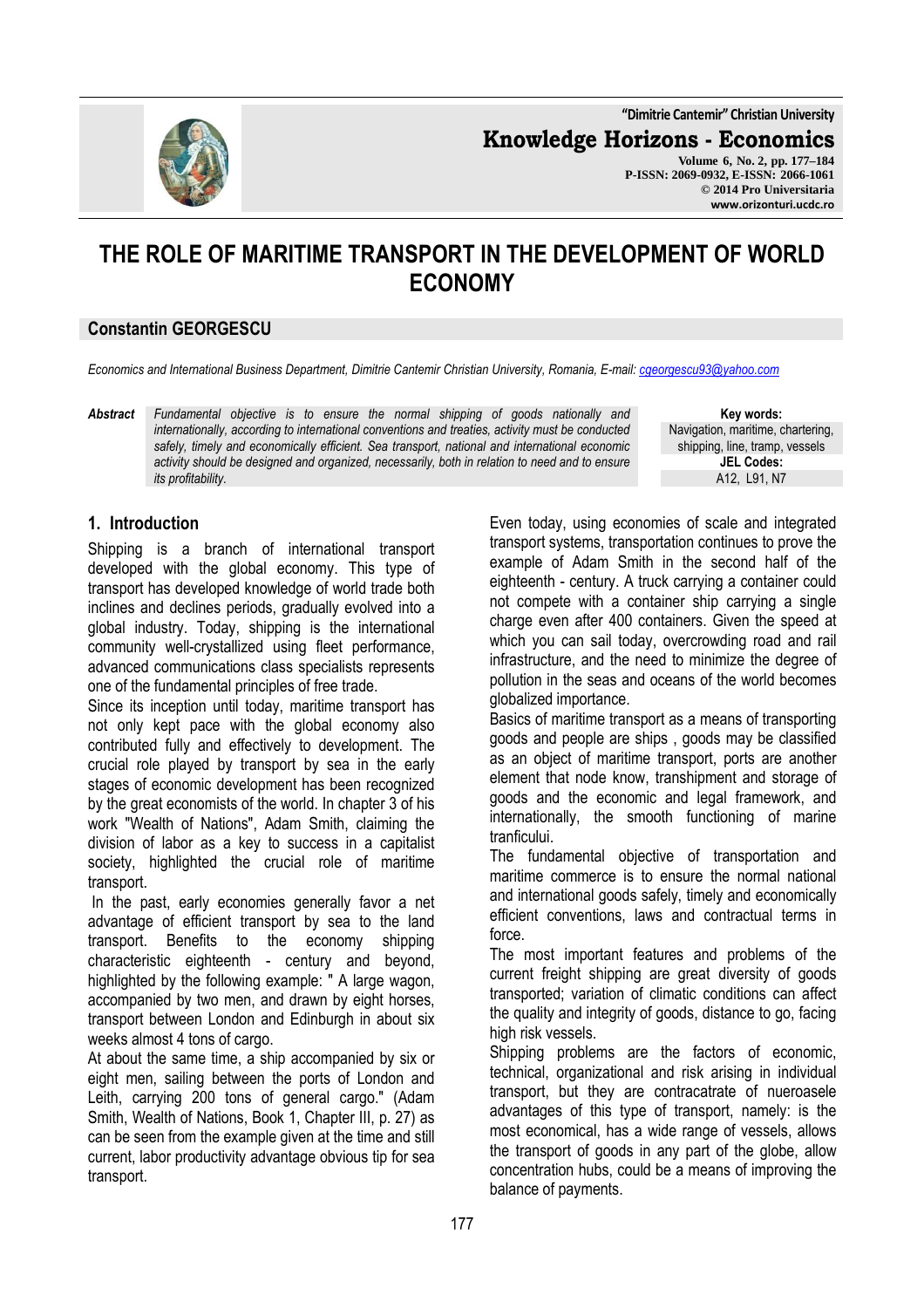# **2. International Conventions in the Field**

Being transport routes that carry large vessels beyond the territorial limits of states frequently to penetrate the high seas. SHIPPING are subject to certain rules contained in international conventions. The most important agreements are the ones on the high seas and the territorial sea and agreements relating to merchant shipping.

The most important international conventions in the field:

• International Convention for the Unification of Certain Rules relating to mortgages and maritime privileges, Brussels, 1926;

• International Convention for the Unification of Certain Rules relating to the seizure of ships, Brussels, 1952;

• London Convention on Facilitation of International Maritime Traffic, 1965;

• United Nations Convention on the carriage of goods by sea, Hamburg, 1978;

• International Convention on Maritime Search and Rescue, Hamburg, 1979;

• Convention on the Law of the Sea, Montego Bay, 1982;

• International Convention on the Rescue, London, 1989.

Like any mode of transport, maritime transport has resulted in the effective movement of goods or persons from one point to another. The result of this activity is not a material, not a finished product, palpable, so transport is not a good service or a commodity. But that goods are suitable to be moved on the seas and oceans of the world are extremely diverse shipping gradually developed into a highly complex industry.

Shipping companies providing different transport in order to meet the different needs of beneficiaries, which gave rise to a strong segmentation of the industry.

Thus, depending on the characteristics of the goods transported, the shipping industry has three major segments:

• transportation of bulk cargo (bulk shipping);

• liner shipping (liner shipping);

• specialized transportation (specialized shipping). Classification of ships is done by several criteria Navigation by destination:

- passenger ships (ocean liners);
- vessels for the transport of goods (cargo);
- Mixed ships;
- Special Purpose Ships.

Navigation by area:

- ships picker (overseas);
- cabotage vessels (for coastal navigation);
- ship port.

Navigation by following flag:

- a country's flag ship owner;
- a vessel under the flag of.

After their operation:

- a ship of the line;
- a tramp.

To transport goods one must pay a price called freight. Freight (freight) is the price the owner charterer pays for moving goods from one port to another on the nearest route. Freight value must cover the expenses incurred by the shipowner and stay and profit.

Factors influencing freight:

To calculate freight, the shipowner must calculate their expenses they will transport and add an amount for profit separately.

To this end he will take into account several factors:

- Expenditure on vessel and maintaining it in an airworthy condition.

- Expenses directly related to the operation of the ship which is reflected in the daily operating costs, both during the march, and in the stationary.

- Expenses related to the operation of the ship which include indirect taxes you have to pay the owner and not; related to the organization and operation of the ship but states where registered and whose flag the ship is flying.

- The company's general expenses, which are expenses the parent company and freight agents.

- The premiums are in relation to the ship, cargo and areas to be covered.

- Delivery term that refers to the costs of lashing and stowage.

# **3. Technique of chartering**

Chartering activity materializes time and place where the interests of shipowners (maritime carriers) meet the interests of owners of goods

(brokers/beneficiaries of shipping). From this interaction will result in an agreement of the two parties, whereby the first (owners) undertakes to carry a specific cargo on a particular relative and the terms agreed and the other is obliged to pay a certain sum of money (freight) value representing service.

This agreement will be materialized in the charter called "Charter Party"

Theoretically it at the start of operation of charter broker is receiving the "heavy demand".

Heavy demand is a typed document that is available to the undertakings given by the company to hire ships in Muelle in their account, similar to a charter contract term.

In hiring a ship must take into account the following elements:

- Goods
- Quality (weight and cubage)
- Port of loading
- Charge time
- Condition and time of discharge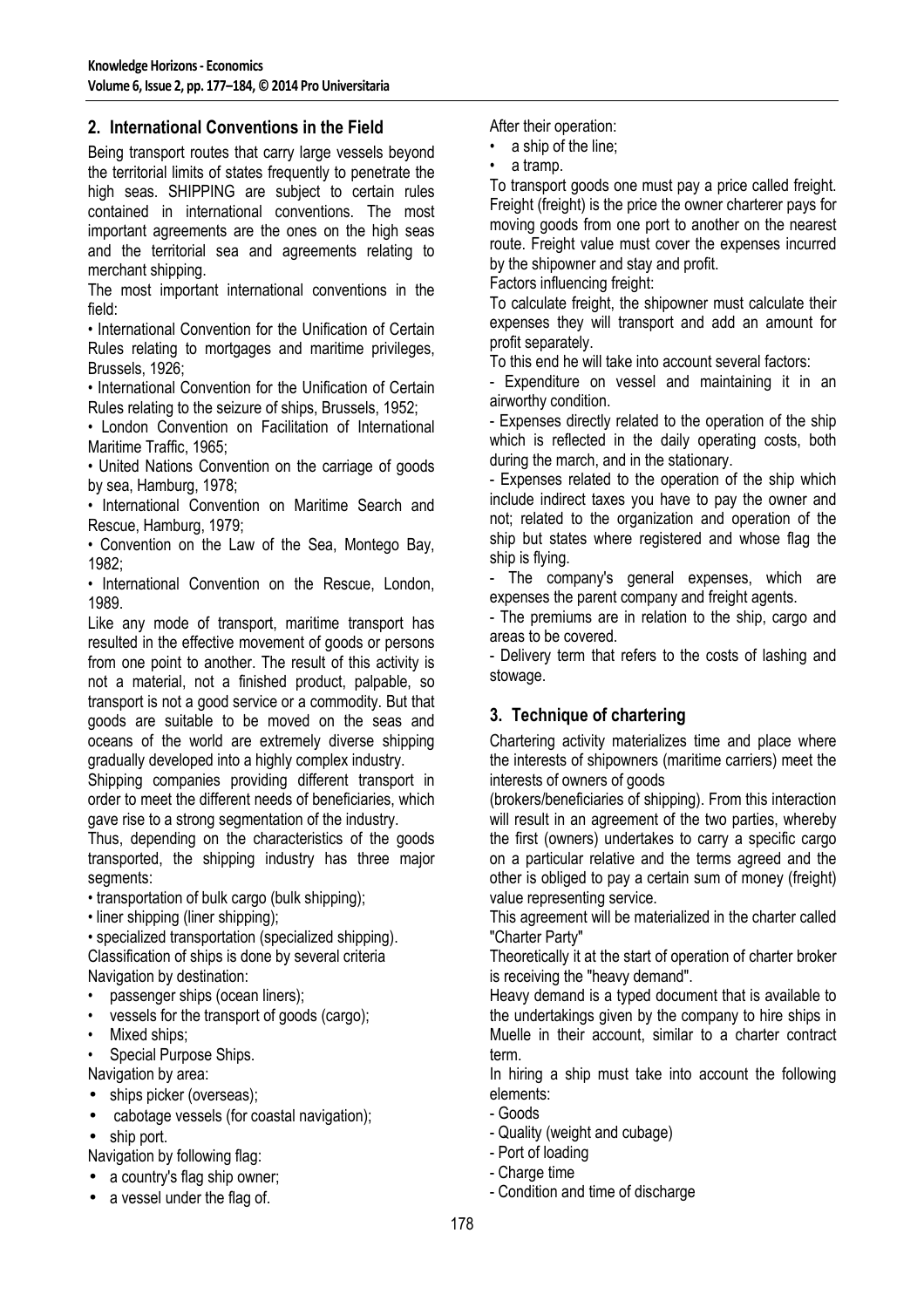- The rate of demurrage

- Date of availability of goods

- Letter of credit expiration date

- Who do insurance

- Information on transhipment operations, partial load, loads on deck etc.

Basically, the broker can perform market research in order to obtain offers of employment their ship and eventually onwards to receive heavy demand.

Transport ships of the line are identified by the following coordinates:

- Scheduled and transport made permanent, existing routes predetermined time zones made available to prospective customers, dispatch and destination ports.

- Ships have used an advanced technique for loading, storage and unloading services.

- Goods transported are general goods that can be packed/packetized.

- Ships of the line has a number of advantages in terms of port formalities that must be met.

- The forms for companies that carry out this activity. Carries different names consortium sailing line, cartel etc.

Tramp shipping is as identifiers:

- The geographical areas in which acts are predetermined, there is port forwarding and destination and no predefined intervals.

- Vessels used are loaded to full capacity, transporting general cargo.

- As there racing predetermined and are offered in all ports to all destinations, accepting them the best.

- The advantage of not involving great expense, but the disadvantage of not benefit from port facilities.

Commercial transactions between participants of the shipping attend a number of businesses named in the literature and stakeholders. According to the literature these are:

• Contracting Parties: charterers and shipowners;

• complementarte services: brokers, insurers, financiers, referees shipbuilders, naval records.

Among these actors, there are various forms of transactions. Charterers have a quantity of goods they want to transport goods from one locin another, they may even ship companies who seek a transport ship.

The owners were available and capable of loading vessels, their purpose is to transport goods and from this perspective they seek contracts on different terms.

The broker is an intermediary authorized by the charterers and brokers working for them, it is intended to identify the goods and ships available, he negotiates for business customers in competition with other brokers.

To achieve this purpose they may use different types of transactions.

The modern international transport include: roads, railways, inland waterways, maritime and air transport services, each using different means of transport. In practice, this system covers three different areas:

• inter-regional transportation, served by shipping and air transport;

• coastal transport for the transport of goods short distances, often distributing goods brought by sea;

• land transport including road, rail and inland waterways.

#### *3.1. Shipping interregional*

For heavy goods to be transported between different regions of the world, shipping is the only option that provides such travel in space.

While traffic between major industrial centers of the world is very busy waterways are very numerous, covering thousands of ports around the world and offering extremely varied, ranging from cheap bulk shipments by sea lanes regular services. In air transport, until the 60s it began to be viable in transport between different regions of the world and especially in the case of high value goods

This mode of transport is in direct competition with shipping line for expensive goods (electronic goods, finished textile products, fruits and vegetables, automotive spare parts etc.). Air traffic has increased since the early 60's by about 6% per year, reaching 111 billion tons/mile in 2005. Meanwhile, maritime traffic grew more slowly on average by 4.2% per year over the same period but the volumes transported were much higher, reaching about 28.9 trillion tonnes/200,527 miles. Transported by ship most goods between different regions of the world, air travel represent an alternative only to quickly transport high-value goods.

#### **4. Coastal Shipping**

Coastal shipping in the same region provides delivery of goods acquired through shipping to the major seaports of the world; it generally runs along a coastline. Coastal Transport provides transport from one port to another, often in direct competition with land transport modes, such as rail or road.

#### *4.1. Land transport and integration of transport modes*

Land transport includes an extensive network of roads, waterways and railroads, and uses a variety of means of transport such as trains, trucks or barges. The interaction between road and sea and coastal water transport is the specialized terminals, namely the ports where loading or unloading occurs transported. Shipping companies operate such business in a global market, governed by the rules of competition and cooperation simultaneously.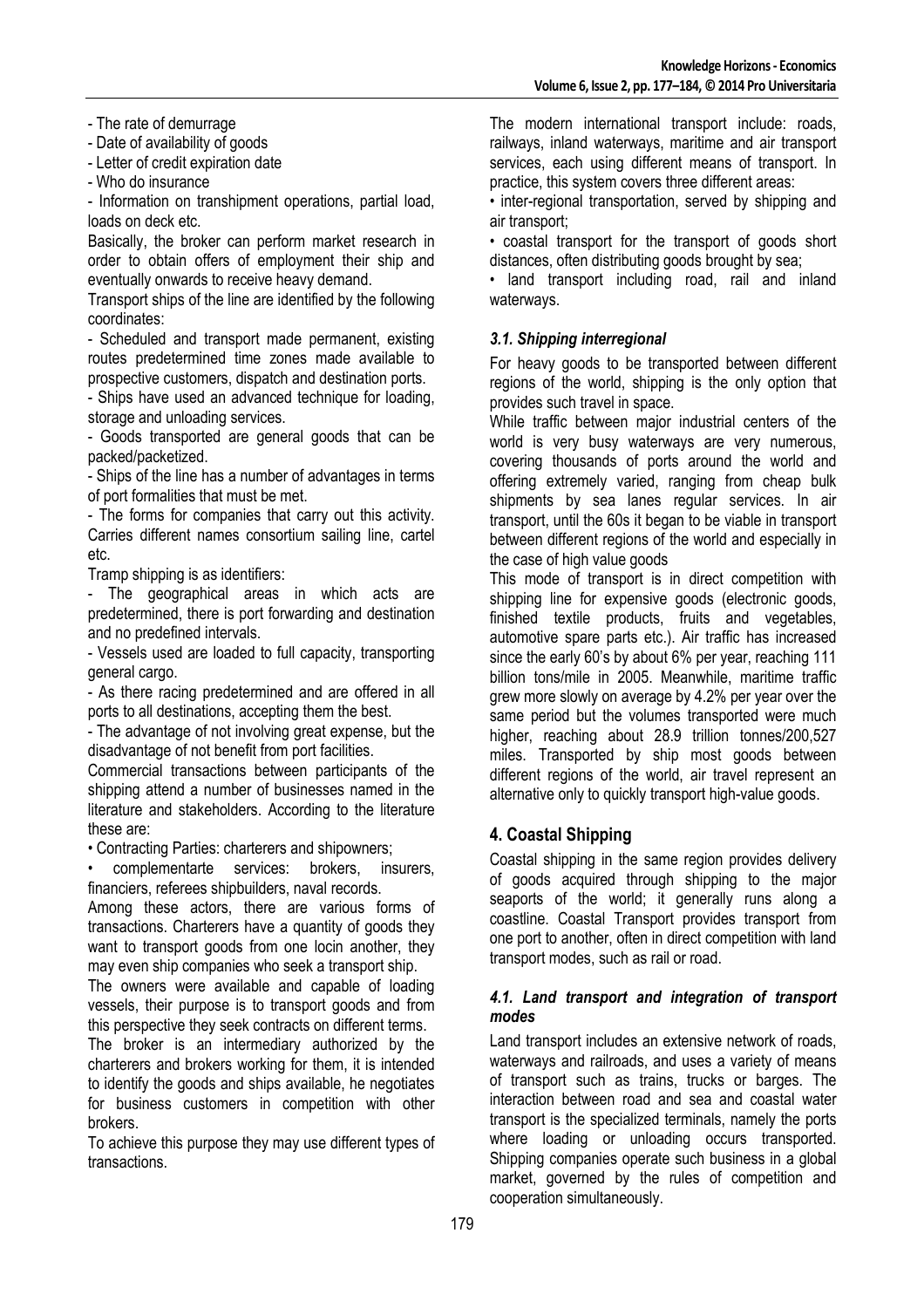Ports of the first generation are specific port types 60 years and only provide the interface between the ground segment and the segment of the maritime transport of goods. In the port area not imagined than loading and unloading activities and their storage and possibly some support services navigation. Investments in infrastructure focuses only land-sea boundary (berths, piers, dams etc.) Without identifying the needs of ships and goods beyond the piers.

Seaports are the main functions: transit, industrial and commercial function function.

They fall in different types of port: port with multiple functions, simple functions or specialized ports, ports warehousing, ports, transit, ports of call.

Key elements main ports consist of: hinterland area; acvatoriu, outer roads, inner roads, fronts mooring, docks, banks, specialized berths and piers.

In some cases, competition between modes is obvious: rail compete with road transport, coastal compete with rail and road and air transportation to compete with goods that are not bulky but high value. However, if the cost of transport has a significant share in the total cost of the goods transported, including competition can occur between modes specific to different areas. For example, in the case of bulk materials are usually transported by sea, sometimes there may be competition from rail transport. Often, industries that use such materials (plants, steel plants etc.) have a choice, based on cost or import version (which usually goods are transported by sea) or the use of internal resources (which usually goods are transported by rail). In the case of perishable goods, competition is directly between air transport, characterized by a high travel

speed, and the sea, which repositions this market through continuous improvement of speed of travel and the introduction of refrigerated containers.

Although some modes are in intense competition, development and technical progress depend exclusively on close cooperation between these modes. The aim of this cooperation is to provide the final recipient a fast, secure and quality. For example, this cooperation may materialize in the development of port terminals allowing quick transfer of cargo from a ship to a barge, train or truck freight. Examples of such cooperation are quite numerous.

Both grain and iron ore, which are transported usually on large high-capacity vessels are transferred through the seaports specialized equipment for loading and unloading ships either coast or in barges and freight trains to finally reach the recipient. Containerization is an example of coperării between different modes of transport. The use of international standards facilitated transport of containerized both by sea and by rail or road.

International regime channels:

• Kiel Canal: 98 km, Germany, connects the North Sea and the Baltic Sea;

• Panama Canal: 81 km , Panama, linking the Atlantic and Pacific;

Suez: 162.5 km, Egypt, linking the Mediterranean and Red Sea.

#### *4.2. Marketing in the business of chartering*

Global maritime market

A. Contracts - new construction

- shipbuilding market;

- when signing the contract, the ship does not exist, it must be built - consequences:

- buyer must provide all the ship's yard;

- implementation of the contract is a complex activity;

- ships will not be available for another six months - two years;

- manufacturer site selection will be through marketing research or international tender, which can take between 1 month and 1 year;

- negotiation focuses on the following elements:

- price of the vessel;

- specific vessel;
- contractual terms and conditions;
- funding scheme offered by the site.
- market sales market ship "second hand":

- the sale of vessels is by MOA (Memorandum of Agreement) - sales contract and brokers.

- ship sales market as scrap;

- comparable rate market - supply and demand for tonnage is influenced by the factors mentioned in paragraph b.

B. Mechanism offer - demand in maritime market.

- Application shipping services:

- world economy;
- sea trade flows;
- average distance transport;
- transport costs;
- political events;
- offer shipping services:
- world fleet;
- Commercial Fleet renewal rate;
- disposal and total losses at sea;
- operational performance;
- operational framework.

Negotiation of a charter

- prospect period:

- charterer or broker directly drawn heavy demand:
- a charterer name and country of residence;

a freight amount and description of the goods;

a loading and unloading ports;

a period in which the vessel must report to the port of loading;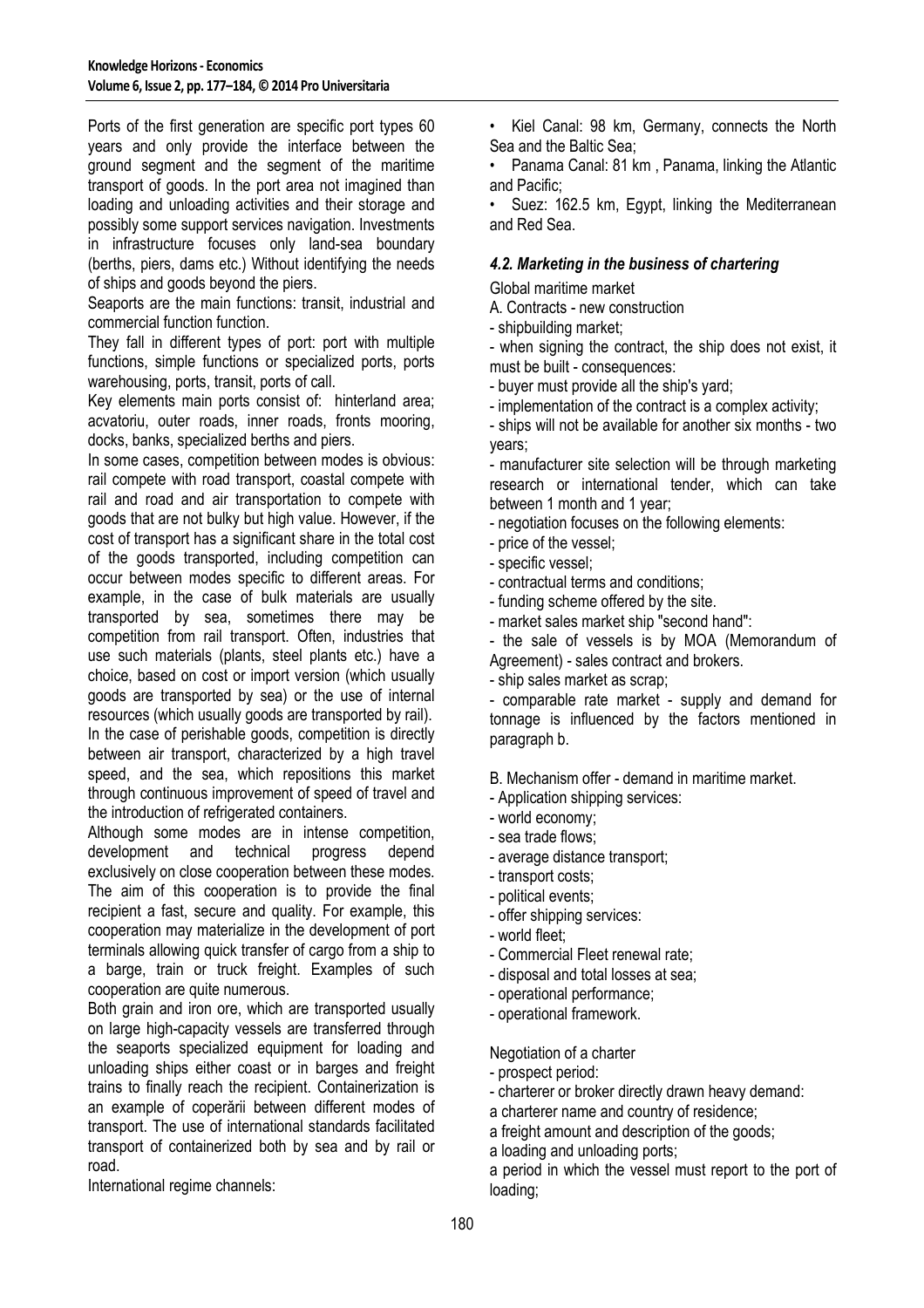a charge-discharge rates;

a type of ship required;

a type of charter party;

a commission;

A proposed freight.

- during the negotiation of the contract:

- owner may submit a counter-offer

Brokers can sign contracts with the words "as agents only" - for and on behalf of the shipowner or charterer, the company "X" only as agent.

### **5. Four Markets - One Shipping Industry**

The global shipping industry has four major markets complementary. Within these different actors (shipping companies, cargo owners, shipyards etc.) traded services and shipping vessels. The four markets are:

• The market for maritime transport services (in which shipping services are traded between shipping companies and cargo owners);

• The market for second-hand vessels (in which shipping companies traded second-hand vessels);

• shipbuilding market (in which shipping companies order new ships shipyards);

• The market for scrap ships (in which shipping companies' specialized sites selling old ships dismembered as scrap).

The four markets are interconnected by the same operators acting several times in several markets, if not all of them simultaneously. Existing interconnection between the four major markets can be observed when there are sudden fluctuations in one of them. For example, when the market for shipping charges/comparable rate increased sharply, a sign of the existence of a strong demand in the market, shipping companies are becoming increasingly active in the second-hand ships and shipbuilding market, investing in increasingly more fleets. Conversely, when demand falls, prices/comparable rate becoming increasingly smaller shipping companies are turning their interest from the market for shipping to market sales of second-hand ships or vessels for scrap market.

## *5.1. Factors influencing demand for shipping*

The complexity is due to the global maritime industry, among others, the decisive factors influencing supply and demand in the market for shipping. The application is significantly influenced by a number of factors, such as:

- world economy;

- specific use;
- average distance;
- contingencies;
- cost of shipping;
- speed of delivery and transport safety.

a) The global economy has the greatest influence on the demand for shipping, generating most of the goods covered by sea transport, be it raw materials or semifinished or finished products. Shipping industry is particularly vulnerable to global economic crises. Increases or decreases the global economyhave translated into significant increases or decreases in the shipping world.

b) Characteristics of consumption are the second variable affecting the demand for shipping. An important cause of short-term volatility seasonality. Maritime trade in agricultural products is subject to significant seasonal variations due to harvesting periods, particularly for cereals, sugar, citrus.

Fluctuations are recorded and if shipping demand for oil and petroleum products due to seasonality observed in the energy consumption.

(e.g. Power consumption high in the northern hemisphere will result in higher shipping demand in autumn and winter than in spring and summer). Seasonality can be observed in the liner shipping, liner traffic is usually more intense around the major holidays (e.g. Christmas, Chinese New Year).

c) Average distance significantly influence demand for shipping. To take into account the average distance, the demand for shipping is expressed in tons/mile, a unit that is transported tonnage multiplied by the average distance at which the goods are shipped. For example, the closure of the Suez Canal has caused a greater average distance transport from the Arabian Gulf to Central Europe, this distance increased from 6000 miles to 11,000 miles. Increasing the average distance driven increased demand for shipping which in turn caused an increase in tariffs/comparable rate.

d) Unexpected events (events economic, political, climatic schimări, prices collapse etc.) have always had a significant influence on the demand for shipping. Economic shocks are the most important influence on demand. For example economic shocks caused by the two oil crises in the years '73 and '79 had dramatic effects on the demand for shipping. Had the same effect and collapsing stock markets in 2000, and the current global financial crisis. Political shocks are also very strong even though their impact is rather indirect.

e) The cost has always been an important element, attention to the buyer of the goods this item intensified with the increase in the share of total cost of goods purchased. The materials will be transported on the seas and oceans of the world, over long distances, if the final cost of shipping will be an acceptable percentage of the total cost of goods.

Shipping cost significantly influence demand, especially in the long term rather than short term. In general, the demand for shipping services is relatively inelastic, a sharp drop in tariffs for the carriage of a barrel of oil for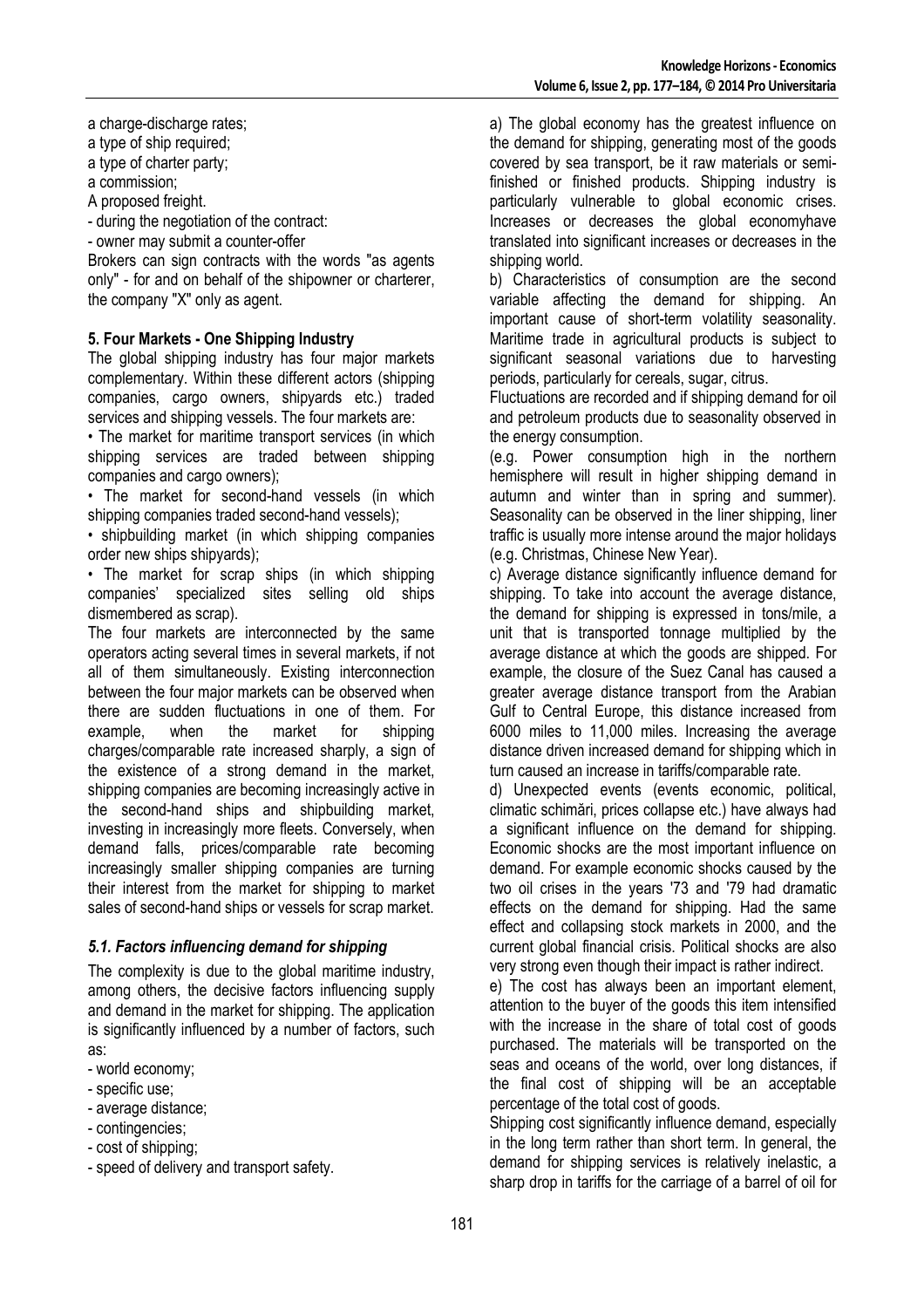example remain without impact or having little impact on the volume of oil transported on the seas and oceans of the world, at least, the short term.

f) Speed of delivery and transport safety. Particular attention is given to the speed with which the shipping, especially if you have a high value goods. In their case, the beneficiaries prefer a quick delivery to exempt them from possible devaluation of goods purchased or unpleasant situation, until the arrival of the goods, assembly lines, for example, would be to suspend the activity causing significant losses. In such instances, shipping raced strong air transport, which has the merit of being much faster, but at the same time more expensive.

Factors that influence the supply of shipping:

The offer is also influenced by a number of important factors including: world fleet; productivity; shipbuilding; scrapping of old vessels; revenues.

a) Fleet World: Long-term, construction of new vessels and recovery of waste scrap ships are the most important factors that influence the supply of shipping. Since the average lifespan of a ship is 25 years, only a small part of the world fleet is valued scrap each year. Consequently, supply responses to variations in demand come with a lag, a delay of several years. The difficulty with that offer meets demand is one of the important features of this market.

In practice, although the transport industry is highly specialized, there is some possibility of transforming a type of vessel into another vessel, so migrating from one market segment to another depending on the positioning request. This substitutability exists between certain vessels is known as side substitutability. In a volatile market, flexibility is absolutely necessary, some vessels such as bulk carriers being built just mixed in order to offer companies the flexibility. Perhaps the most important feature of the world's merchant fleet is rapidly increasing tonnages of ships, especially ships for the carriage of solid bulk cargoes. For ships carrying bulk liquid, average tonnage of the world fleet of tankers has increased steadily.

Larger and more efficient vessels made their place in the market gradually, causing a decrease in tariffs/comparable rate charged by lower tonnage ships. Meanwhile, there was also a specialization of ships for the carriage of certain categories of goods (e.g. Automotive, chemicals etc.), specialty playing a major role in the development of the world fleet.

b) Productivity: although the fleet is determined as the number of vessels, the productivity with which these vessels are operated on the seas and oceans introduce an element of flexibility in the supply of shipping.

Fleet productivity measured in tonnes miles/DWT depends on four factors: the speed of the ship, the time spent in port tonnage and use time effectively transporting cargo ship.

Speed determines the time for the ship to make a voyage. The speeds at which changes can be made while the vessels. Modern ships exiting shipyard gates are designed to sail at speeds increasingly higher. On the other hand, with the advance of age, the speed with which a ship can sail decreases gradually.

Time spent in ports play an important role in the efficiency with which the vessel is operated. For example, the introduction of containerization reduced the times spent in loading and unloading the ships of the line.

Use tonnage: dead weight tonnage is the carrying capacity of a ship. Dead weight tonnage may be net or gross. Unlike gross tonnage, net tonnage not consider carrying capacity occupied by fuel, crew, supplies and equipment and so on, but only the capacity that can be occupied by the goods to be transported. This capacity is usually 95% to 96% in bulk carriers and tankers.

The time was transported goods: the life of a ship is divided between time spent at sea carrying goods and time the ship went empty (ballast) and was under repair. Vessels designed to meet demand for flexibility can eliminate unproductive times are by moving them from one market segment to another segment, thus eliminating the times spent in ballast.

Fleet productivity depends heavily on market conditions. When the market drops, usually reduce their fleet operating time. To reduce the cost of fuel shipping companies reduce speed. Also ships become too costly to operate are pulled ashore.

Tanks are used to store goods such periods liquid and bulk carriers are used to store iron ore or coal, for a specified period after returning shipping activities.

c) Construction of new vessels. Shipyards play an active role in adjusting the global fleet demand shipping needs. In principle, the output changes depending on the level of demand for shipping. However, shipyards delivered in 1974 about 12% of the world fleet, while in 1996, new ships delivered from shipyards accounted for only 4.7% of the world fleet. In 2007, however, new ships delivered represented 9% of the total merchant fleet.

These adjustments to the supply do not occur easily or quickly. Shipbuilding process is not only expensive, but also difficult, time delay delivery of a new vessel is 1-4 years, depending on shipyard capacity to meet orders received.

Because of this gap, orders are placed anticipating market demand at the time of its delivery. Often, these demand estimates proved to be wrong (e.g., mid-70s, deliveries of heavy bulk carriers continued several years, although demand for such vessels shipping collapsed dramatically).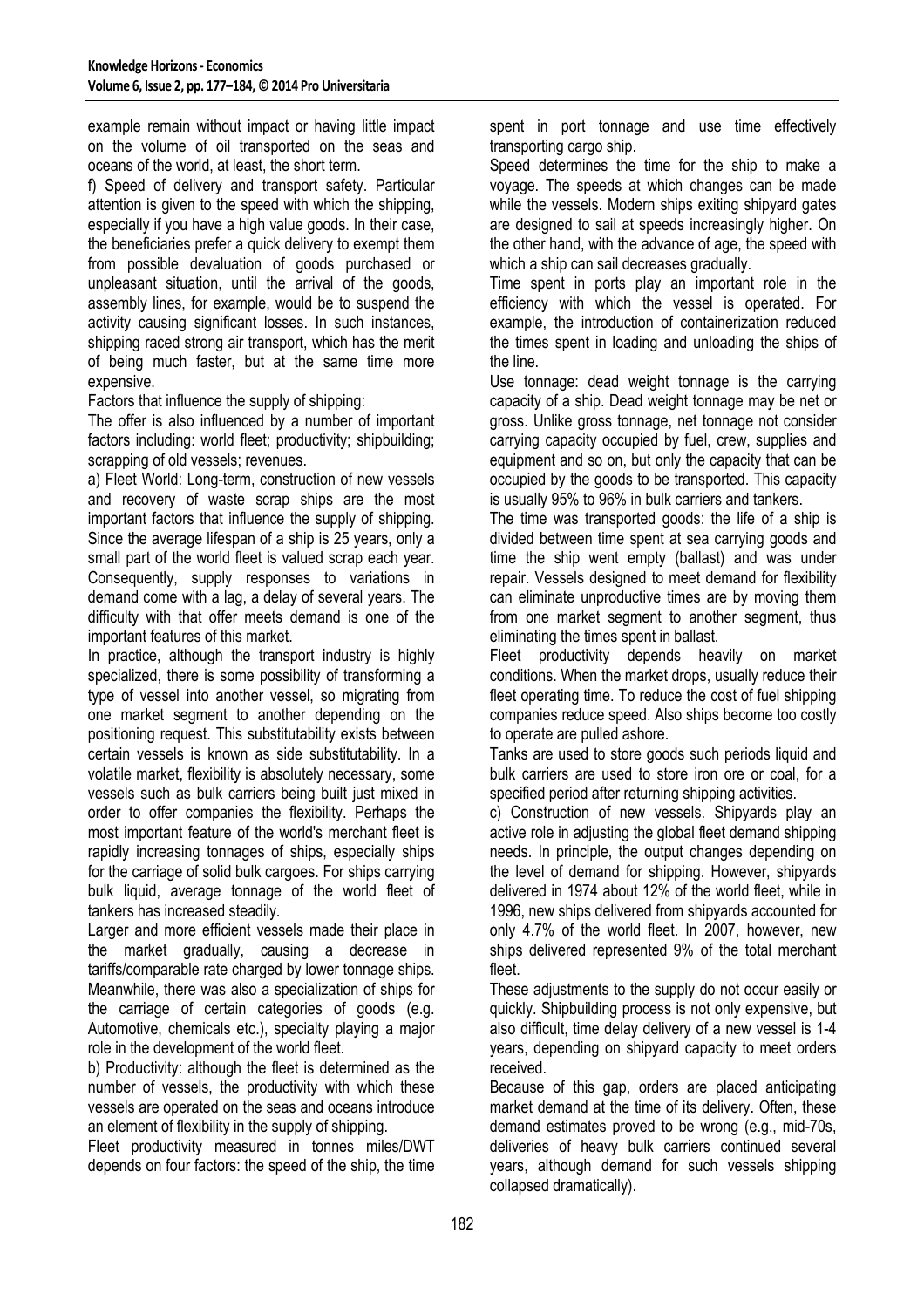d) Disposal of obsolete ships. World fleet growth rate depends on the balance between the supply of new ships and scrapping of old vessels or loss during operation.

Disposal and sending ships to scrap aging affects demand as strong as deliveries of new vessels. Anticipating the age at which a ship is to be sold for scrap is a highly complex operation, generating great difficulties in managing the transmission capacity of a shipping company. This is because the sale of the vessel for scrap depends on the assembly of several factors, such as age, obsolescence, price ships sold for scrap, current revenues brought by ship and market expectations.

Age: is the main factor that causes the old ships to be recovered from scrap. Ships deteriorates as they age, increasing costs of repairs and maintenance. So old ship owners face in the current high cost of maintenance of ships and higher time spent by vessels in port for maintenance and repairs.

e) Income generated by ships. Offer shipping is ultimately influenced by the comparable rate/tariff. This factor influencing the decision of shipping companies to adjust short-term carrying capacity and to find ways to reduce costs and improve long-term service.

The shipping market there are two important regimes: irregularly shipping market (tramp) and regular shipping market (line). Moves liner shipping sea cargo partizi arranged small, many customers being essentially a retail market, a highly competitive market in which prices are officially announced liner companies. In contrast liner, covers shipping irregularly arranged partizi bulk big from a small number of customers and prices, known as comparable rate are negotiated individually.

f) Economic cycles are due to imbalances between supply and demand in the market that meet shipping services.

Within this market, prices adjust consistently and frequently in response to changes that occur in demand and/or supply. Traits shipping supply and demand are responsible for the instability of the market, whose development includes extensive economic cycles characterized by upper limits (peaks) and lower limits (bottoms) delivered.

Therefore, demand is extremely volatile and unpredictable while demand is rigid and easy to predict.

#### **6. TechnicaL and Material Transport International Fluvial Transport**

River transport is, after shipping, the cheapest mode of transport.

The volume of goods transported by river depends, apart from price and the degree of development of material and technical base, ie the number and capacity

of vessels, the degree and airworthiness rivers and ports facilities handling equipment and vertical horizontal, and the existence of the connection between the deposits inland waterways and other modes of transport.

In most cases the entry into large river ports are sea where ships can operate both river and sea. Moreover, there were modern ships "river - sea" that can sustain without transhipment cargo transport, so the same ship as the river section and the maritime section and vice versa.

The longest inland waterway networks are in China, U.S. Russia, Ukraine, the Netherlands, Belgium, France and Germany.

Inland navigation is used for the transport of raw materials and containers.

In some countries in Europe, river traffic even exceeds one third of the total volume of traffic due especially relatively lower price than other modes of transport. Vessels, most of them are 50-3000 dwt capacity. Sure, there are river 10-15000 dwt ships sailing on the lower sections of the rivers Volga, Danube, Rhine or even 25,000 dwt in the Great Lakes. In most rivers is achieved domestic transport. In Europe, the most important international navigation rivers are the Danube, the Rhine and the Elbe.

# **7. Conclusions**

Maritime transport is one of the foundations of complex and dynamic economic activity that is developed with the global economy, is directly influenced by the evolution of world trade. Meanwhile, shipping contributed significantly to the development of the world economy, one of the main factors that help global economic cperare.

The main role of maritime transport is a liaison between production and consumption, particularly to ensure a permanent flow of raw materials to industrial production and timely move finished products to markets and thus to consumers.

 At intra -EU maritime transport are of particular importance, being the main mode of transport by which the EU imports and exports About 40% of the EU's internal trade and 70% of external trade is transported by sea. Statistically, every year, over 400 million registered passenger terminals at the ports specialized Member States, all these ports are loaded and unloaded about 3.5 billion tons of cargo.

The importance of maritime transport is recognized at Community level and through the vast supply of jobs created both directly and indirectly through their influence within related sectors , but also because significant revenues to the national budget to the sector Member States. Given the important role, U.E. encourages the development of maritime transport by